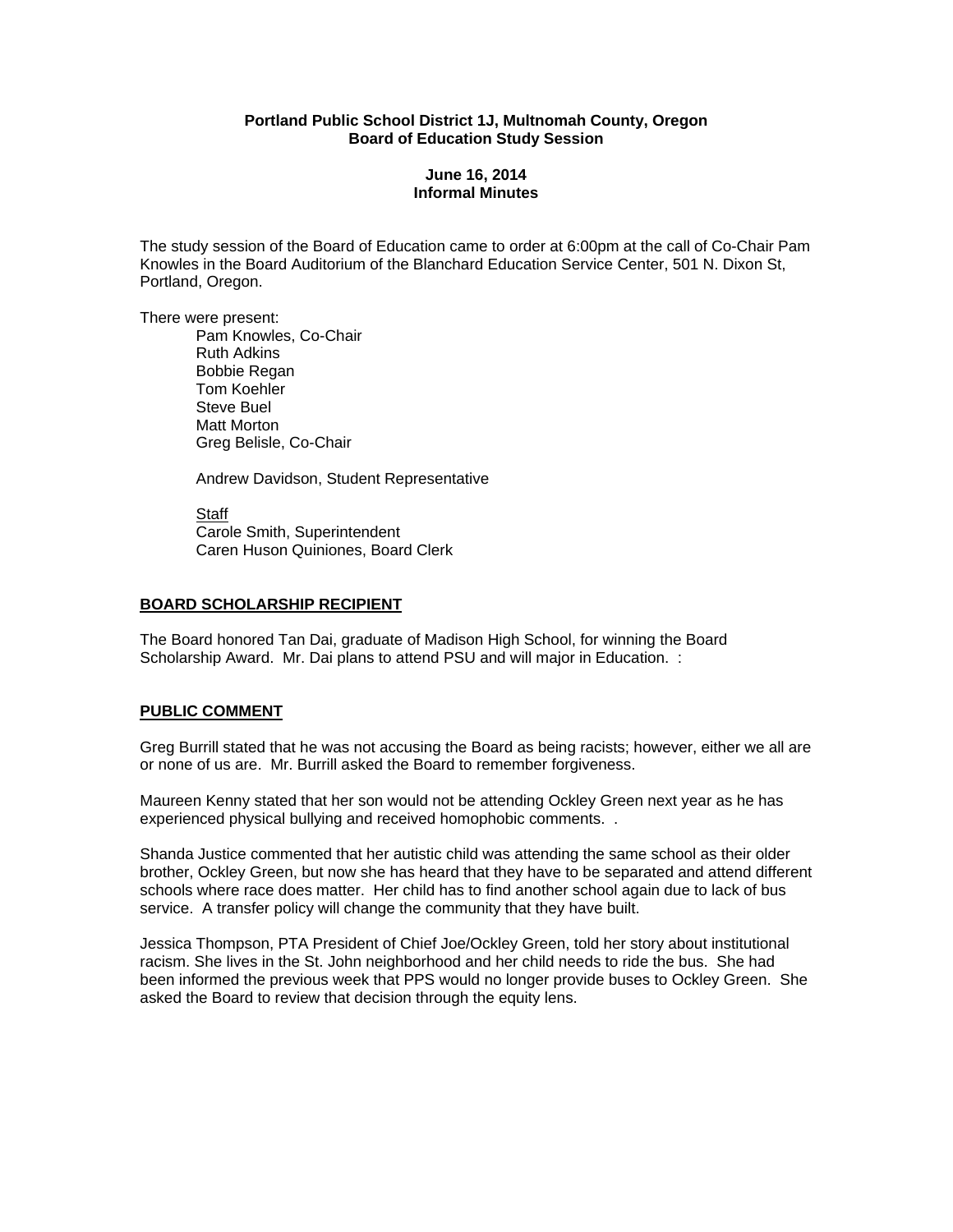#### **UPDATE: JEFFERSON ENROLLMENT BALANCING**

Antonio Lopez, Regional Administrator for the Jefferson and Franklin Clusters, stated that the Board packet provides related policies and next steps for enrollment balancing in the Jefferson Cluster. Richard Gilliam, Outreach Coordinator for the Jefferson Cluster, works with all cluster schools in the marketing and promotion of their schools as neighborhood schools and has been a conduit to parents.

Evelyn Flowers, Vice Principal at Boise Eliot, presented a video on their STEAM program, adding that the program has had a positive change in student attitudes. Director Buel questioned if the Common Core has detracted from their program. Ms. Flowers responded that the state standard have helped guide them in narrowing down what they will do; everything is integrated.

Erin Berg, Principal of King School, reported that she has experienced enthusiasm and support from teachers and parents. Mr. Berg spoke about the programs that are offered at King, e.g, Mandarin Immersion, IB Program, and art. Director Buel asked what Ms. Berg has done to subtract from the teachers workload. Ms. Berg responded that she supports her teachers and has used Instructional Specialist time to alleviate some of the workload for teachers. Director Regan questioned where the District was at with students continuing on with IB in high schools. Superintendent Smith responded that one high school is looking into it, and Lincoln and Cleveland are already IB high schools.

Director Regan asked what the mix of students was in the Mandarin class. Ms. Berg responded that there were a low number of native Mandarin speakers (5) between the two grades and that they were actively recruiting Mandarin speaking families to their program.

Molly Chun, Principal of Chief Joe/Ockley Green, reported that Kristen Moon, Instructional Specialist, will head up the STEAM work at Ockley Green. Ms. Chun stated that the past year had been a challenge as they tried to replicate the Boise Eliot/Humboldt merger. There were different demographics and needs/wants between Chief Joe and Ockley Green, and they have been working on communications and building a community. They have established a Positive Behavior system and strategies and interventions, and they have a very robust enrichment program. Director Regan asked if the new Ombudsmen would be able to help parents with bullying. Superintendent Smith responded yes.

### **PRESENTATION: LOCAL REFERRAL OPTION**

Jon Isaacs, Chief of Communications and Public Affairs, stated that staff was asking the Board to refer the local option to the voters in the fall of 2014.

David Williams, Director of Government Relations, provided a report on HB 2632 which spoke to local option levies and urban renewal districts. Portland voters had approved a local option levy for PPS of which \$7.5 million is currently being diverted to urban renewal districts. By taking the local option levy to the voters in fall 2014, and approved, it would mean that all funds will go directly to the District and PDC would receive less money.

Mr. Isaacs stated that the Board packet contained a draft ballot title and summary statement, and had been approved by legal counsel. The ballot title and summary had been written collaboratively with District's Citizens Budget Review Committee.

Director Regan questioned if the current levy would remain in place if the ballot measure fails in the fall. Mr. Isaacs responded yes.

Co-Chair Knowles stated that she was concerned about actually putting a number to the teaching positions in the ballot language. She would hate to be in the position of having to place 40